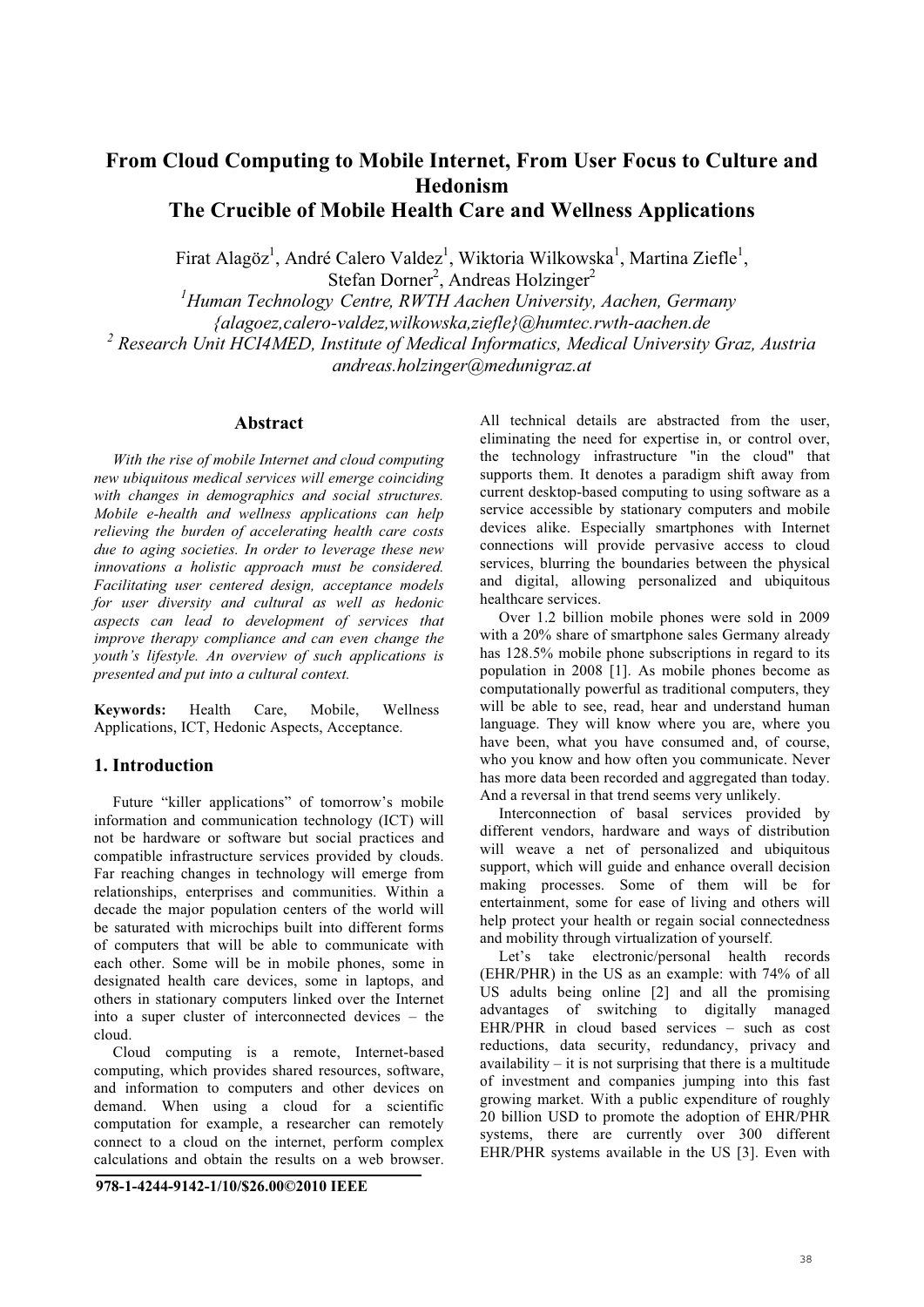this multitude of available systems, EHR/PHR systems still struggle with problematically low adoption rates, reaching only about 1% of the online US population in 2008 [4]. Cost factors and poor usability have been cited as the biggest obstacles. One research institute comments the low adoption simply with: "Most PHRs are Garbage" [4], emphasizing also the missing user centrism in the design of those systems.

But not only does penetration of ICT rise in our society, the biggest inevitable change will be the change of age distribution in all modern cultures.

## **1.1. The need for user centered design**

A permanently increasing life expectancy, a generally improving health care for citizens combined with a severe decrease in birth rates has lead to a state, where all first world societies have more and more old and frail people who will need medical care in the near future, while at the same time the amount of people being able to take care of medical tasks and nursing has relatively dropped. This has created a considerable medical bottleneck, which will narrow independently of an improbable change in causes [5, 6]. Usage of electronic devices assisting medical staff and patients alike promises a relief for health care expenditure and affected people.

Usage of electronic devices is also becoming decreasingly voluntary because of either work or everyday life requirements (e.g., [7, 8]). This impact will be even stronger concerning medical appliances of mobile devices. Since the increase of age related illnesses like diabetes or chronic heart disease accompanies both demographic change and sedentary lifestyle, medical care and age appropriate independent domestic care can only be economically realized through technical solutions (e.g., [6]). Innovations in information and communication technology in combination with future developments in medical engineering, offer novel or improved chances for medical diagnosis, treatment and rehabilitation [10, 11].

Designing such solutions in a self-explanatory and usable way for heterogeneous user groups has not been realized to date [9, 12, 13]. Acceptance barriers are still prevalent, as device development is predominantly technically-oriented and criteria of usability and learnability are mostly applied subordinately, if at all [14]. This is directly related to the development of these devices through computer scientists and engineers, and lack of harmonization with psychological and ergonomic knowledge of necessities, capabilities and cognitive structures of the end users. Full facilitation of e-health applications requires consideration of acceptance and usability issues, especially for older users' specific needs and requirements. [15, 16, 17].

Aging populations are not the only challenge for our health systems. Another important issue is the poor general state of health of young people. Based on a recent OECD study (see [18]) additional costs for the Austrian health care system will be at 3.9 billion Euros in 2050 [19]. This trend will not only lead to increased costs in health care, but it will also result in a lack of available manpower in the job market. One possibility is to reallocate this money to preventive measures. One such measure can be to promote a permanent change in lifestyle and health-awareness by providing motivating incitements and enabling self-observation through the use of wellness management [20]. This approach also complies with the description of the health continuum [21], which emphasizes the advantage of proactive management of health and illness instead of reactive action and also encourages the provision of knowledge and tools for self-management.

While "mainframe healthcare" will surpass the threshold of scalability and feasibility within the near future, personal wellness technologies can scale with the needs of an aging population. They can also drive a demanding specification for the requirements of ubiquitous, proactive computing in everyday life [22].

# **2. Cultural Requirements**

Cultural differences in handling technology or communicating ease of use can lead to problems during development if they are not considered pre-emptively. In order to gain insight into the impact of cultural differences in usability research for mobile health care devices a survey in three countries (Germany, Poland and Turkey) has been performed. A selection of some preliminary results is presented here.

#### **2.1. Method**

In the aforementioned survey several factors were assessed using a 4-point Likert-Scale as well as detailed demographic facts about the participants. The participant's perceived ease of use (PEU) for everyday technology (each four questions) and perceived ease of use of functions of mobile phones (nine questions) were assessed. Questions like "Do you find using the calendar on your phone easy?" were used and the answer keys ranged from "strongly agree"  $(=1)$  to "strongly disagree" (=4). Furthermore, reasons for and against possible usage of medical technology in general were surveyed (nine questions each like "I would use medical technology because it would make me feel safer."). Lastly determining factors for a mobile assisted living device, regarding concrete design options – integrated or as a separate device – aspects were assessed (nine categories with 6 questions each).

#### **2.2. Participants**

The study was performed with 219 participants from Germany (N=42), Poland (N=110) and Turkey (N=  $66$ ). The participants ranged from 19 to 83 years (M=50.57, SD=14.804) and were 89 males and 130 females. An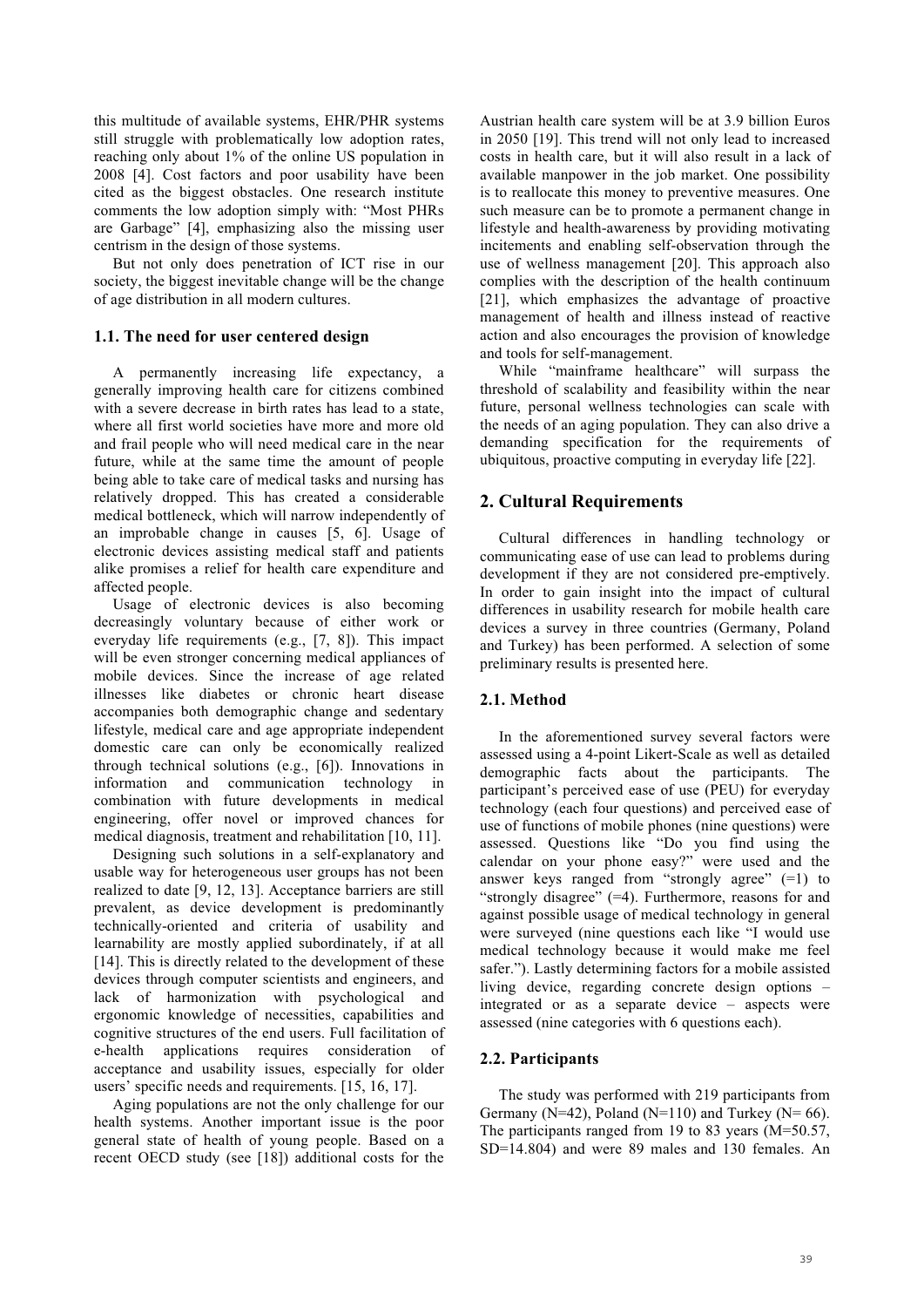effort was done to keep the age distributions similar over all countries, although polish participants were significantly younger ( $M_{Germany} = 43.42$ ,  $SD_{Germany} =$ 15.561,  $M_{\text{Poland}} = 44.8$ ,  $SD_{\text{Poland}} = 14.1$ ,  $M_{\text{Turkey}} = 58.32$ ,  $SD$ <sub>Turkey</sub> = 11.71).

Correlational analysis of age and technical experience showed a highly significant negative relation (p<0.01) between perceived ease of use and participants' age in regard to computers  $(r=-0.51)$  and mobile phones (r=-0.44) and confirms earlier research.

## **2.3. Results**



for PCs and mobile phones (left); market penetration of PCs and mobile phones for 2005 (right)

Generally participants from Poland and Turkey differed to a bigger extend between each other than between themselves and participants from Germany. Strong differences were found between perceived ease of use of computers and mobile phones (see Figure 1). These differences in means are highly significant (p<0.01) and were analyzed by ANOVA and Bonferroni testing and MANOVA controlling for age (p<0.01). Possible explanations lie in market penetration of these devices, which greatly differ between the countries (compare Figure 1)[1].



**Figure 2.** Estimated marginal means for perceived ease of use (PEU) for laptops/computer and mobile phones and ratio of mobile phone: computer penetration (bigger circle reflects higher ratio and thus more phones per computer)

When looking at the ratio of penetration of mobile phones to penetration of computers, an insightful picture emerges (see Figure 2). Performing a spearman rank analysis with the differences between perceived ease of uses of mobile phones and computers, a highly significant and very strong correlation is found  $(r=1,$ p<0.01) even when controlling for age in MANOVA analyses (see Figure 2).

Furthermore differences were found when looking into the reasons for or against usage of medical technology. When looking at arguments against usage of medical technology participants of all countries were mostly in agreement (see Figure 3). The only exception is the reason "The usage is too complicated"  $(p<0.01)$ which Turkish citizens in particular were more worried about.



**Figure 3.** Reasons against general usage of medical technology (1=strongly disagree, 4=strongly agree).

When considering arguments for the usage of medical technology, reasons greatly differed between all countries ( $p<0.01$ ). The only reasons that showed no difference in means are "Better Mobility", "Feeling safer" and "Having to go to the doctor less often"  $(p<0.01)$  (see Figure 4).



technology (1=strongly disagree, 4=strongly agree).

Most surveyed participants where strongly against the implementation of an integrated device (medical device within a cell phone) and preferred a dedicated device for medical aspect. Biggest determining factor for this effect is expertise with mobile phones. The more a user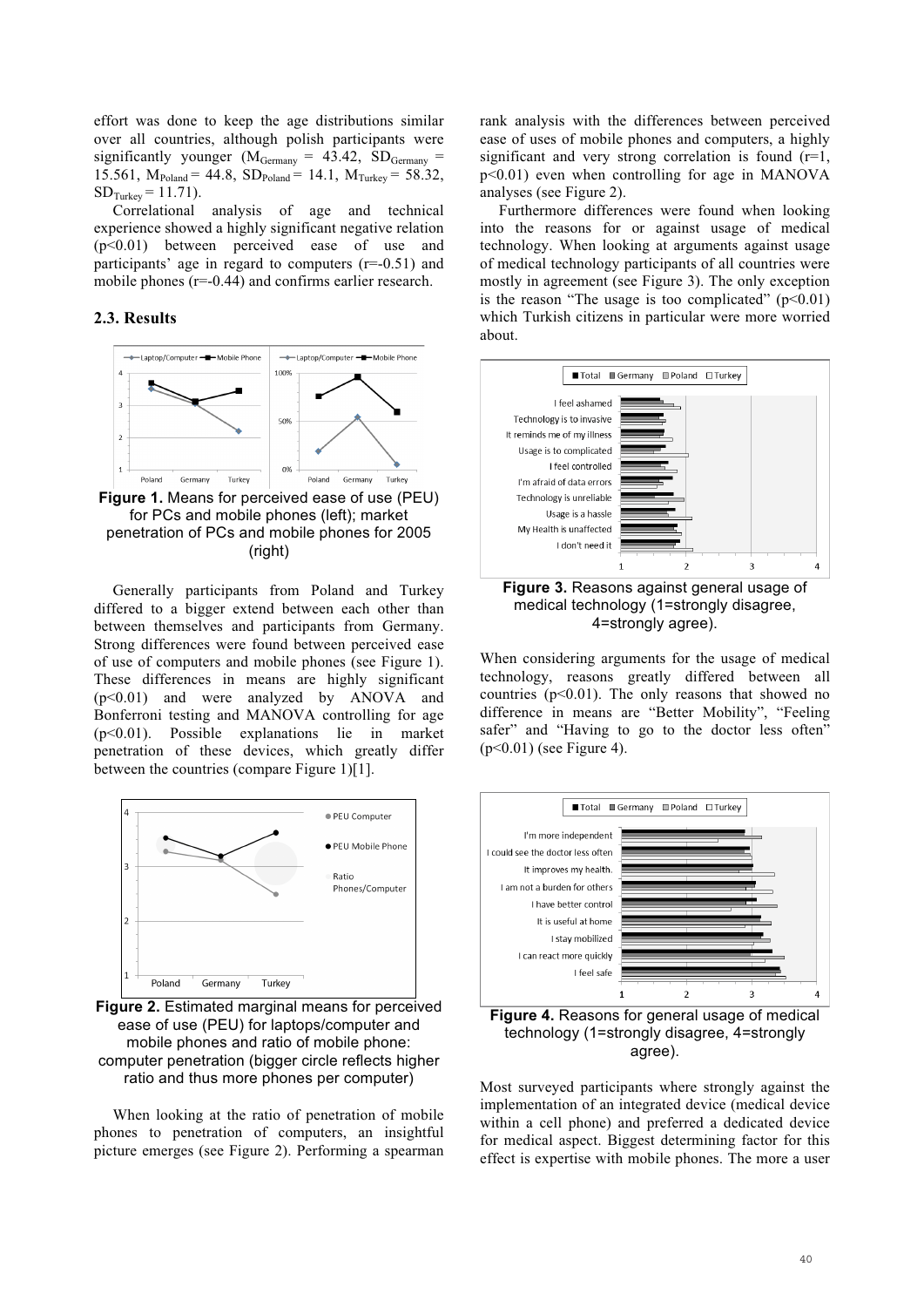is comfortable using a mobile phone, the more she/he is likely to accept an integrated device  $(r=0.285, p<0.01)$ . A similar factor associated to this is the participant's age. The older the user is the less likely will she/he like an integrated device  $(r=0.18, p<0.01)$ .

# **3. Mobile Living Assistants**

Mobile devices that support their owners in their everyday lives – or so called mobile living assistants – can and independence of immediate medical care personal. By that, mobile living assistants can relieve substantial costs of the strained health care budgets.

These mobile devices are designed to be in line with users' specificity and diversity. Nonetheless designing an intelligent interface for a mobile device, which complies with demands and suits the ability of especially older users with chronic illnesses, remains an extremely sophisticated task, since aging is a highly complex and individual help elderly or illness-affected users to live independently at home. They are often used to accompany persons in keeping track of their health, reminding of medication, and collect information for therapy customization. All this is aimed at greater comfort, increased therapy compliance process in itself. Humans age considerably different in regard to onset of age-related degradation and to the extent of these consequences. Design approaches should take the user-perspective seriously [23, 24, 25, 26]. This includes research of behavior of adults with current technology and of user abilities, which affect interaction with mobile ICT.

Miniaturization of mobile devices contributes to occurring usability shortcomings. In addition to handling and visibility issues, restricted screen real estate allows only few information chunks to be synchronously displayed at any time. This increases short term memory load in the brain, a scarce resource. Beyond that, orientation in small-screen-menus is complicated because users are unable to elicit "spatial" structure and arrangement of menus and facilitate this information for navigation [9, 12, 27, 28, 29, 30, 31]. Disorientation can occur when hierarchically structured menus resemble complex and large trees in respect to both depth and breadth [27, 32, 33].

Changes in sensory, physical, psychomotor and cognitive functioning over the life span are profound and well known [34]. These changes may explain some of the older users' decrease in performance with technical devices as well as different technical penetration during their upbringing and thus a resulting lower exposure to modern technology. This circumstance leads to lower technical understanding and less computer experience and usage in older users, and naturally this paves the way to only limited computer knowledge [35, 36, 37]. However, it was found that age-related decreases could be compensated by expertise (e.g., [38, 39]). Thus, performance of older adults can be just as good as that of younger adults

when they can rely on elaborated domain-specific knowledge.

Mobile living assistants that are developed for portable runtime environments blend in into the ecosystem of different hardware access-points to cloud based health care services, because they provide a unique, portable and customizable interface that can be integrated into already existing technology such as mobile phones, PDAs, Tablet PCs and stationary PCs. Each of these systems can provide a context-adaptive and user dependent view on health care data.

Mobile phone adaptations are suited especially well; because users have a willingness to spend money on mobile phones that is dramatically higher than their willingness to spend money on a health care device, like a standalone diabetes small-screen-device for instance.

#### **3.1. Diabetes Living Assistant**

|                                                              | $=$ $\Box$ $\times$ |            |  |        |   |                | $  $ $ $ $ $ $x $ |  |
|--------------------------------------------------------------|---------------------|------------|--|--------|---|----------------|-------------------|--|
| Zutaten                                                      | nou                 | 320 f      |  |        |   |                |                   |  |
| 200.0 ml Apfelsaft<br>BEs: 2.1 (26.0g KH)<br>Kalorien: 102.0 | bearbeiten          | 280        |  |        |   |                |                   |  |
| 120.0 a Spätzle<br>BEs: 2.3 (28.32g KH)<br>Kalorion: 176.4   | löschen             | 240<br>200 |  |        |   |                |                   |  |
| 160.0 a Leberkäse<br>BEs: 0.0 (0.64g KH)<br>Kalorien: 453.2  |                     | 160        |  |        |   | ٠              |                   |  |
|                                                              | aus Favoriten       | 120        |  |        |   |                |                   |  |
|                                                              | zu Favoriten        | 80         |  |        | ٠ | ٠              |                   |  |
|                                                              |                     | 40         |  |        |   |                |                   |  |
| 4.5 BEs (54.9g KH), 731,6kcal                                | ins Tagebuch        | n          |  | ĝ      |   | 12 15 18 21 24 |                   |  |
| zurück                                                       |                     |            |  | zurück |   |                |                   |  |

**Figure 5:** Bread unit calc. (left), the plotter showing overview of the blood sugar concentration (right)

For a successful diabetes therapy, a strict monitoring of blood glucose level is critical in order to regulate it by applying insulin or other medication. 61% of diabetes patients in Germany are using a diary to record their values; 91% of these are keeping their diaries on paper. Furthermore is it important to teach the patients a basic knowledge of the nutrient contents of groceries. Especially patients who inject insulin need to calculate their drug dosage on the basis of the food they consume. Most people weigh the ingredients and then look up the bread units (BU) per gram in a nutrition table to calculate the total bread units for their diabetes diary.

The DiabetesLivingAssistant [39] is a diabetes management program for mobile devices. It includes a diabetes diary, health parameter tracking, a BUcalculator and a calendar based reminder tool for medicine intake (see Figure 5). Tracked key health values can then be graphically visualized for analysis purposes. The diabetes diary goes beyond simple tracking and logging of glucose readings and food intake. It is able to suggest adjusted insulin dosages in regard to current glucose measurement, activity level and planned eating, thus simplifying the patients tedious calculations for everyday insulin administration. BUcalculations are to a great extent performed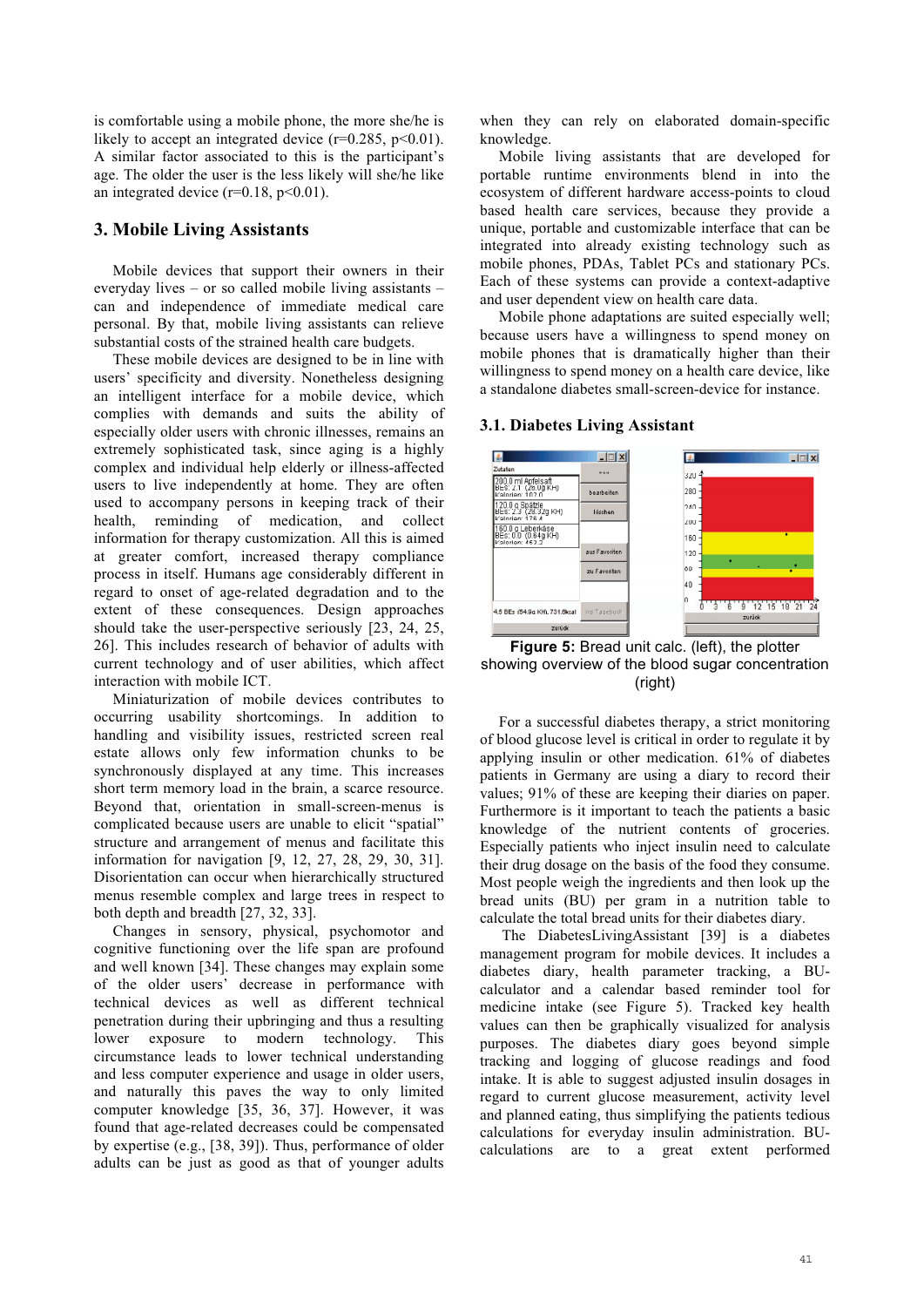automatically by allowing users to store and retrieve favorite dishes for use in their personal diary. In order to ease switching from paper-based tracking to a mobile device, user interface layouts are based on commonly used paper-based diabetes diaries (see Figure 6).

| Datum:<br>Uhrzeit  | Arbeitstag<br>Urlaubstag [] |  |    |  |                                     |                   |                        |              |      |
|--------------------|-----------------------------|--|----|--|-------------------------------------|-------------------|------------------------|--------------|------|
| BZ.<br>HZ/Az.      |                             |  | 72 |  | Uhrzeit<br>Blutzucker<br><b>BEs</b> | -51<br>104<br>8.0 | 12:30<br>$^{89}_{7.0}$ | 18:00<br>172 | 15.0 |
| <b>BE</b>          |                             |  |    |  | Kennwert                            | 2.5               | 2.0                    |              |      |
| BE-Faktor          | 8,5                         |  |    |  | Korrekturwert                       | 20                | 14                     |              |      |
| <b>Bolus</b>       |                             |  |    |  | Bolus gesamt<br>Basis               |                   |                        |              | 34   |
| <b>Basis</b>       |                             |  |    |  |                                     |                   |                        |              |      |
| Blutdruck/<br>Puls |                             |  |    |  | Hypo<br>Keto<br><b>Bemerkung</b>    |                   |                        |              |      |

**Figure 6.** The paper version of the diary (left) and the diary function of our application (right)

 Acceptance testing of a prototype of the DiabetesLivingAssistant yielded good acceptance rates not only on a mobile device [39] but also in a simulated AAL-Environment [40] from young and elderly participants that were either diabetes-affected or healthy.

# **3.2. Future Care Lab and Heart Mate**



**Figure 7.** Simulated home environment of the future care lab

The Future Care Lab is an experimental space for studying users' "life" at home and examining how they interact and communicate with invisible technology [41]. Developed in a multidisciplinary and user centered design process, the lab enables the exploration of future homecare environments to define crucial technical and medical requirements needed to satisfy fundamental user needs regarding data protection, dignity, and intimacy.

The lab consists of a simulated home environment (see Figure 7) and provides an intelligent healthcare infrastructure, consisting of different integrated and mobile devices to support elderly people in technologyenhanced home environments [42]. Devices should be perceived as personally helpful, supportive, safe, and secure and should evoke feelings of trust and reliability, while at the same time respect patients' desire for intimacy, independence, and dignity. In addition, the way devices are communicating with their owners must be easily understandable at any time. Devices are conceptualized as context-adaptive, smart and

immersive. Thus, they are not only communicating with patients, but also with the environment (furniture, floor, mobile devices), family members, doctors or emergency personnel (see Figure 8).



**Figure 8.** Interaction between the display wall and a patient while browsing blood pressure measurements.

An integrated set of smart sensor technologies provides unobtrusive monitoring of a patient's vital health functions, such as:

- a smart floor, providing location tracking of multiple persons, fall detection and weight measurement,
- an infrared camera, for noninvasive temperature measurement, and
- measurement equipment which is naturally integrated into the furniture, such as blood pressure or coagulation measurement devices.

Centerpiece of all human computer interaction inside the future care lab is the  $4.8m \times 2.4m$  big multitouchcapable display wall. As the central element of the room, its unusual size promises new and natural interaction possibilities, rendering traditional interaction concepts obsolete. Remote interaction mechanisms, for example for supporting immobilized patients, could include a sensible mix of voice control, visual gesture recognition and/or mobile devices (see Figure 9).

 To study age-sensitive concepts for assistive medical technologies inside a living environment, the support of elderly patients with chronic heart disease is being observed, due to the high clinical demand, recurrent hospital stays, high morbidity, and mortality of this illness. The main issues addressed within the project are the systematic evaluation and consecutive optimization of the interrelation of medical, environmental, technical, architectural, communicative, psychological and social factors and their consequences for the design, use and acceptance of personal healthcare systems [41].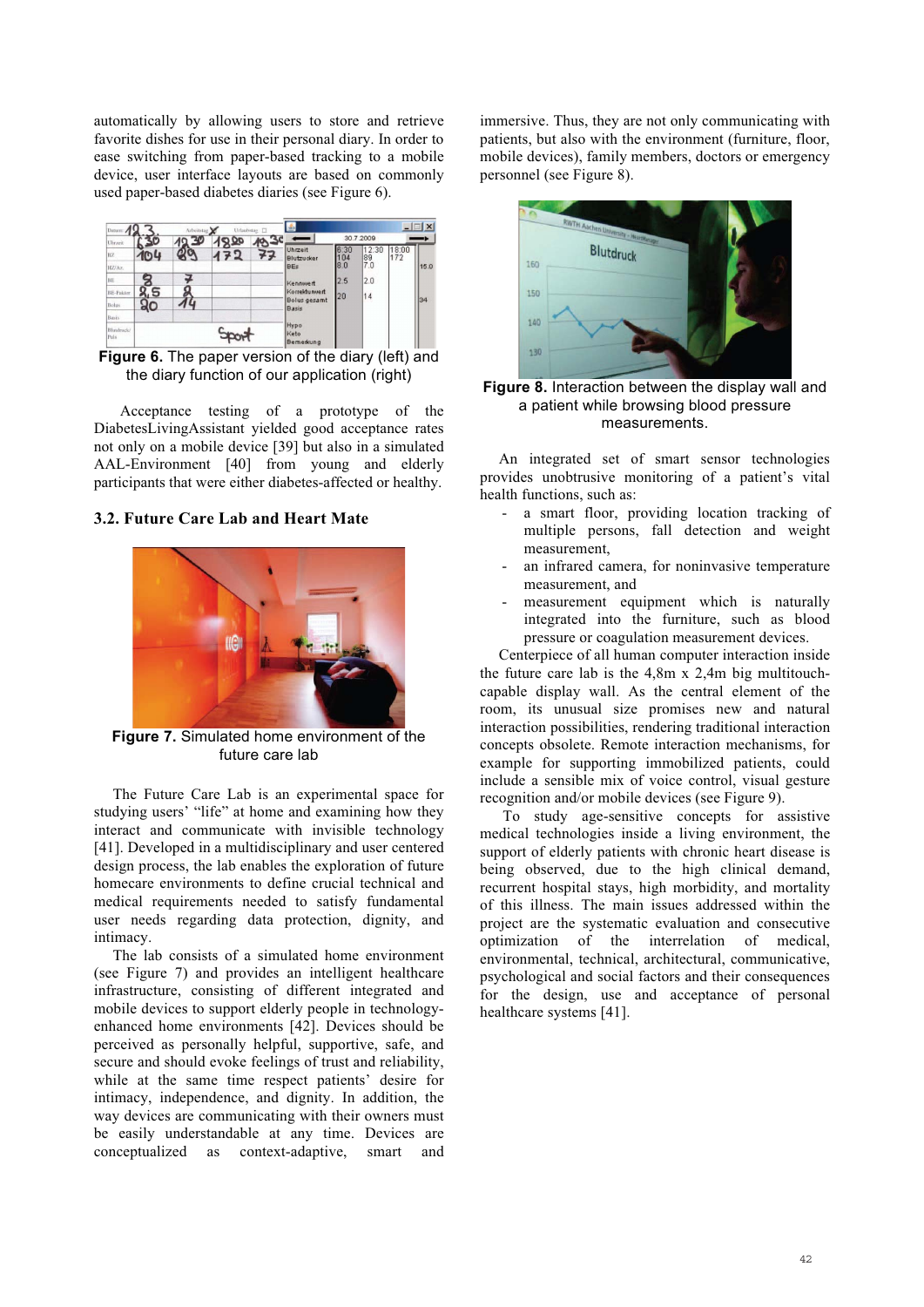

**Figure 9.** Concurrent wall display and remote smartphone interaction.

# **4. Wellness Applications and Hedonism**

## **4.1. Wellness Applications**

Research in the field of health informatics has been very prominent during recent years. While patients are generally seen as a source of data and the healthcare systems as end users of applications in this area, we can now see a new area of informatics that tries to reverse this flow [43]. Personal Health Applications allow their users to store a wide variety of personal health information and data ranging from medical conditions and test results to medications and allergies. Among the most prominent of these applications are Google Health, Microsoft HealthVault and LifeSensor.

The increasing availability of smartphones and the accompanying popularity of online software stores including Apple's App Store or Google's Android Market have made mobile devices a popular platform for personal wellness applications. Diary applications like Wellness Diary [44], UbiFit Garden [45] or Absolute Fitness support the management of health related, dietary, and exercise data as well as the setting and tracking of personal goals. Some applications utilize sensory data like pedometers or GPS receivers to track outdoor sports activities. Gesture-based technologies and the integration Web 2.0 like social networking or social gaming still offer very interesting possibilities for the further development of wellness applications [46].

# **4.2. Hedonistic Aspects**

In addition to these mentioned technological aspects, the usage and success of such applications strongly depends on the consideration of human properties, namely cognitive, affective, and motivational aspects. The demands and cognitive abilities of a broad and diverse user group should be met and supported by intuitively usable interfaces. As the main goal of wellness applications, promoting a healthy lifestyle, depends on continuous and long-term usage, wellness applications should be developed in a way that users want to use it and should include emotional or affective designs. Thus good interface design should not only focus on mere functional aspects, but should also include hedonic aspects aiming at the user's well-being, pleasure and fun [20, 46].

A set of design strategies for technologies that aim to support behavior change was proposed by [47]. Starting with four design goals that were suggested by [48] in their breakaway project, they added four additional design goals based on behavioral theories and social psychological theories. These design strategies also take into account hedonic aspects of wellness applications. The following list describes these goals and examples on how they could be obtained:

**Abstract & Reflective:** Raw data should be displayed in an abstract way, allowing users to reflect on their behavior. Instead of just showing plain numbers, collected information could have visual effects on a virtual avatar, changing its shape and showing additional icons.

**Unobtrusive:** Instead of forcing itself upon the user, the data should just be easily available when needed. Modern web applications offering rich graphical user interfaces can be accessed from a variety of mobile devices without requiring a download or installation procedure.

**Public:** Unwanted disclosure of personal data to others must be avoided. Web applications cannot be seen as icon and therefore avoid curiosity. Personal logins are also a common way of preventing others from accessing data the user doesn't want to share.

**Aesthetic:** Personal aesthetic preferences should be taken into account. The high usability potential of rich inter application (RIA) technologies, together with the easily customizable look & feel offered by Cascading Style Sheets (CSS) can combine comfort with adaptability to personal aesthetic preferences.

**Positive:** Encourage users with positive reinforcement and avoid negative reinforcement. Personal goals and rewards for reaching them have already been employed in several wellness applications.

**Controllable:** The user should be able to modify the managed data and control access to it. Even applications making use of a lot of sensory data should allow their users to edit this collected data.

**Trending / Historical:** Access to historical data and goals should be available to see trends and changes. Easily understandable visualization of longitudinal data can be employed to show historical trends [49].

**Comprehensive:** Data collection should account for the multitude of different types of data; user might want to manage and should not be limited into too strong limits. Applications should not rely solely on sensory data, but also allow users to manually enter and edit data.

# **5. Conclusions and Discussion**

Cloud based health care and wellness applications will have to prove themselves in the future. Individual solutions that have successfully integrated important requirements have already been developed, but hardly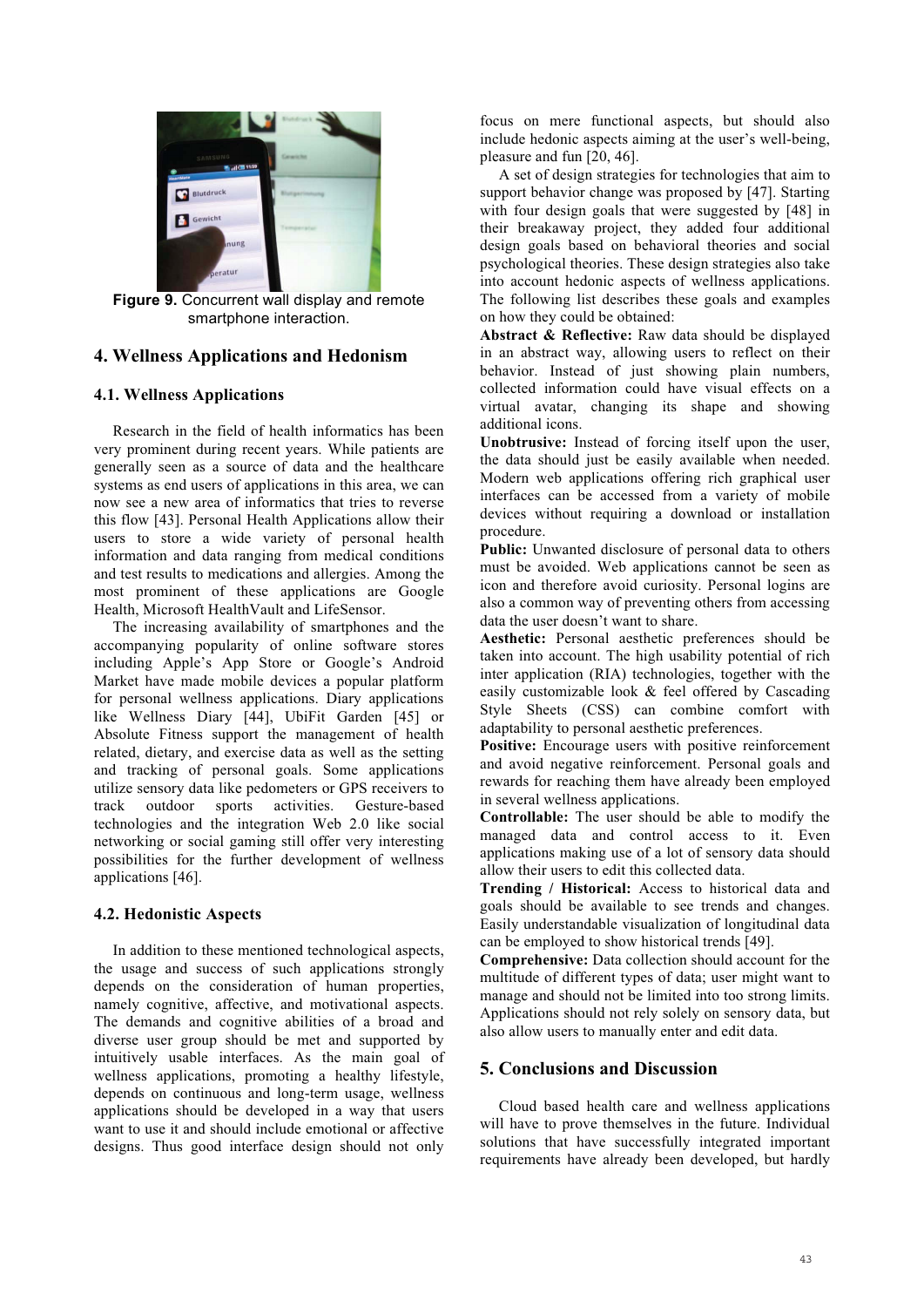any of those manage to integrate all facets of interdisciplinary research into their approach.

Putting the focus of development onto the user of the application has to go along with a widening of the focus as well. As the border of computation and interface blurs, further aspects need to be integrated into the development approach. A pervasive look onto the user must no only reveal aspects of usability and cognitive compatibility but also socially acceptable practices within the cultural environment of the user.

Crucial aspects of electronic health care applications will not only be their ubiquitous availability but also their ability to be integrated into social dynamics with respect to cultural differences and individual preferences. They will have to be usable by a diverse user group, populated by users stretching over an age span of almost a century. These users all share a common yearning for beautiful, aesthetic and usable interfaces. Designing against hedonic requirements can change the users' perception from obligation to desire.

Not only does therapy compliance depend on measurable and predictable acceptance but also whole cultural developments. Wellness applications that teach younger users a healthier and more mobile lifestyle will inevitably change how a society sees itself and what it values, not by coercion but by attraction. A holistic approach to development of e-health and wellness applications is required to create sustainable solutions for the global challenges of the upcoming century.

#### **5.1. Limitations of this study**

Cultural aspects of mobile ICT acceptance need to be looked into to ensure predictable roll out of international cloud based health care services. In this regard the presented results only offer insight into three selected countries and very few aspects. Especially the correlational relationship of market penetration and perceived ease of use needs further validation and more data points. Further research should offer insights if correlations like this prove themselves to be valid in other countries as well as in regard to other aspects in order to be able to plan ahead in e-health application distribution and development of a holistic approach.

#### **Acknowledgement**

This work was partly funded by RWTH Aachen University's scholarship program for PhD students with excellent degrees and by the excellence initiative of the German federal and state governments.

#### **References**

[1] The World Bank: World Development Indicators & Global Development Finance Database (2008).

[2] Pew Research Center: Seeking Health Online. Survey (n=1990), http://pewresearch.org/pubs/265/ (2006)

[3] Chillmark Research. EHRS, PHRs & ARRA: Where We've Been, Where We're Going. *Presentation at: IT & the* 

*Future of Managed Care: The Next Wave March* 29, 2010, New York, NY

[4] Forrester Research. Health Management Services, Survey http://www.forrester.com/rb/Research/health\_management\_se rvices/q/id/51908/t/2 (2008)

[5] Wittenberg, R., Comas-Herrera, A., Pickard, L., Hancock, R.: Future Demand for Long- Term Care in England. PSSRU Research Summary (2006).

[6] Leonhardt, S.: Personal Healthcare Devices. In: S. Mekherjee et al. (Eds.): *Malware: Hardware Technology Drivers of AI.* Dordrecht, NL: Springer pp. 349-370 (2005)

[7] Arning, K. & Ziefle, M. Understanding age differences in PDA acceptance and performance, *Computers in Human Behaviour*, 23 2904-2927 (2007)

[8] Arning, K. & Ziefle, M., Barriers of information access in Small-Screen-Device applications. In C. Stephanidis & M. Pieper (Eds*.)."User Interfaces4 All": Universal Access in Ambient Intelligence Environments* pp. 117 - 136. Berlin: Springer, LNCS 4397 (2007)

[9] Ziefle, M. & Bay, S., How older adults meet complexity: aging effects on the usability of different mobile phones, *Behaviour & Information Technology*, 24(3), 375 – 389 (2005)

[10] Weiner, M. et al.: Using Information Technology To Improve the Health Care of Older Adults. *Ann Intern Med.* 139 (2003) 430-436

[11] Warren, S., Craft, R.L.: Designing Smart Health Care Technology into the Home of the Future: Engineering in Medicine and Biology 2 (1999) 677-681

[12] Ziefle, M. & Bay, S., How To Overcome Disorientation in Mobile Phone Menus. *Human-Computer Interaction*, 21, pp.393-433 (2006)

[13] Ziefle, M. & Bay, S., Transgenerational Designs in Mobile Technology, *Handbook of Research on User Interface Design and Evaluation for Mobile Technology*, pp. 122-141 (2008)

[14] Holzinger, A., Schaupp, K., Eder-Halbedl, W. (2008) An Investigation on Acceptance of Ubiquitous Devices for the Elderly in an Geriatric Hospital Environment: using the Example of Person Tracking In: Miesenberger, K. et al. (Eds.) *11th International Conference on Computers Helping People with Special Needs* (LNCS 5105), 22–29

[15] Melenhorst, A.-S., Rogers, W., Bouwhuis, D.: Older Adults' Motivated Choice for Technological Innovation. *Psychology and Aging 21*(1) (2006) 190-195

[16] Zimmer, Z., Chappell N.: Receptivity to New Technology among Older Adults*. Disability and Rehabilitation 21* (5/6) (1999) 222-230

[17] Arning, K., Ziefle, M.: Different Perspectives on Technology Acceptance. In: A. Holzinger et al. (Eds.): *HCI for eInclusion*. Berlin: Springer (2009) 20-41

[18] OECD 2009. Health at a Glance 2009: OECD Indicators, OECD Publishing.

[19] CHINI, L. W. & DORNER, W. 2010. "Kranke Kinder, was tun? Bessere Prävention macht auch Volkswirtschaft gesunder". Available:

http://www.aerztekammer.at/cache/000000000020100324120 202.xml/Presseunterlage.pdf [Accessed 2010-03-28].

[20] Holzinger, A., Dorner, S., Födinger, M., Calero Valdez, A. & Ziefle, M. 2010. Chances of Increasing Youth Health Awareness through Mobile Wellness Applications. *Proceedings of the 4th Symposium of the Workgroup Human-Computer Interaction and Usability Engineering of the Austrian Computer Society*. Klagenfurt: Springer.